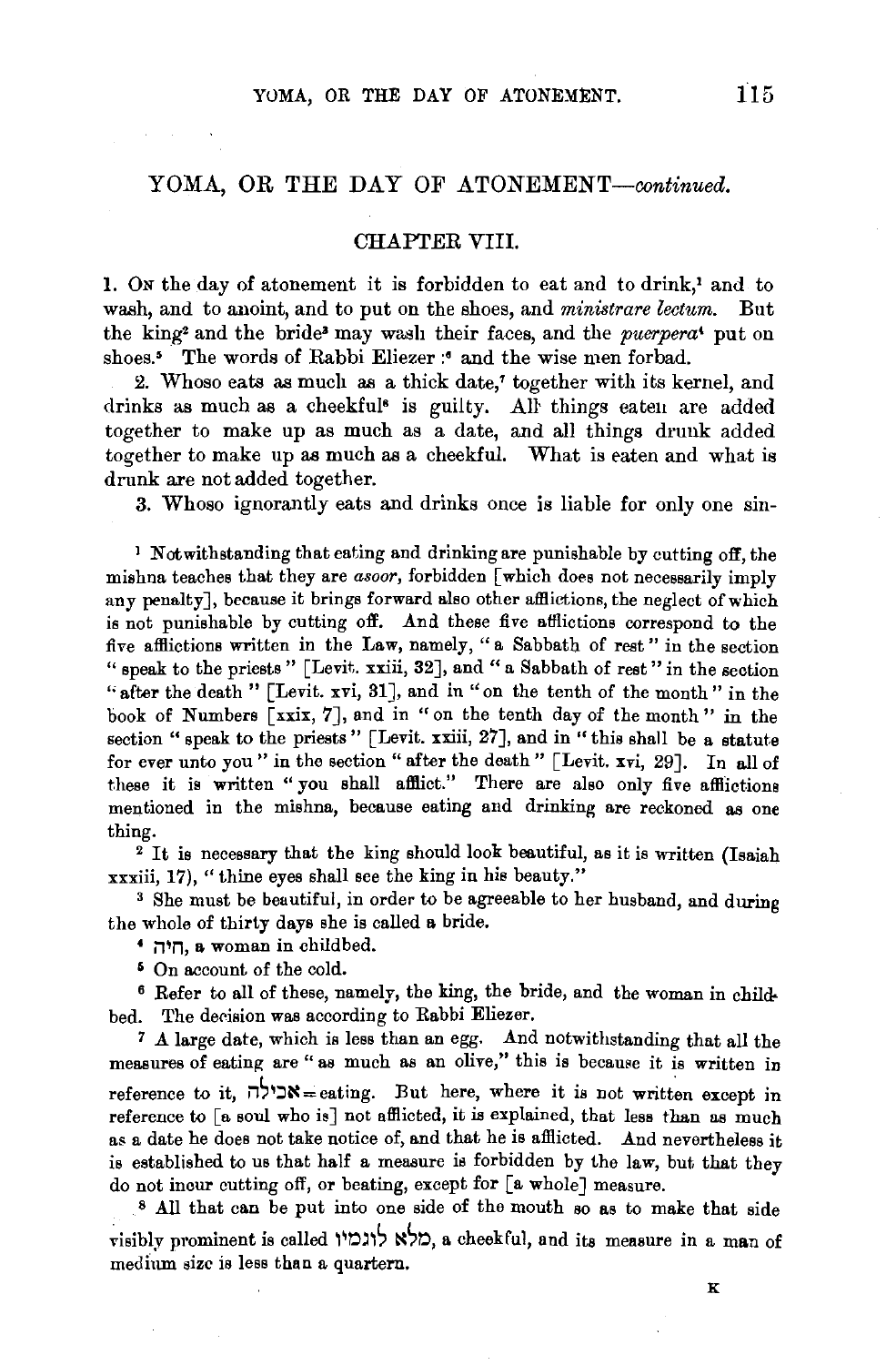offering.• Whoso eats and does work,'• is liable for two sin-offerings. Whoso eats food not fit to be eaten, and drinks fluids not fit to be drunk, and who drinks brine, or the oil which exudes from salted fish, is free.

4. They do not afflict boys<sup>11</sup> on the day of atonement, but instruct them,<sup>12</sup> a year before,<sup>13</sup> or two years before, in order that they may become accustomed to the commandments.

5. If a pregnant woman perceives an odour,<sup> $u$ </sup> they give her food until her soul returns to her. To a sick person they give food at the command of two skilled persons,<sup>15</sup> and if there are no skilled persons there,<sup>16</sup> they give food at his own command, until he says " enough."

6. *A* person seized with an insatiable hunger [O,tl~,:J. *=bulimia]"* they feed, even with unclean things, until his eyes become enlightened. To a person bitten by a mad dog<sup>18</sup> they do not give to eat of the net of its liver,<sup>19</sup> but Rabbi Matthia ben Kharash permitted.•• And Rabbi Matthia ben Kharash said further, they put medicine<sup>21</sup> into the mouth of a person who

9 Because eating and drinking proceed from one scripture, and are regarded as one thing.<br><sup>10</sup> Eating and doing work proceed from two scriptures, and are regarded as

two things.

<sup>11</sup> They are not bound to restrain them from food.

<sup>12</sup> With respect of hours : if he is accustomed to eat at four, they give him food at five or six, according to the strength of the boy. 13 One year before the time when he ought to begin to fast, if the boy be

sickly and weak and cannot sustain fasting, and two years before if the boy be strong. And the period fixed for a girl to begin to fast is when she is twelve years and a day old, because it is not usual to show the signs of maturity before that time, and then she is old enough to be punished. And the time fixed for a boy is when he is thirteen years and a day old, and before that he is not old

enough to be punished. 14 A pregnant woman who smells the smell of cooked food and desires it, and if she does not eat, both she and the child are brought into danger.<br><sup>15</sup> Physicians skilled in their art.<br><sup>16</sup> This mishna is thus explained in the Gamara : they rely upon the words

of the skilled persons when the sick person says food is not necessary or remains silent ; but if he says it is necessary there is no need of skilled persons; that is to say, their skill is made no account of, but they give food to the sick person at his own request, and even although the skilled persons should say it is not necessary. 17 A disease which comes on from hunger and is accompanied by danger of

death; when his sight returns it is known that he is healed.

18 An evil spirit dwells in it, and the signs of it are, its mouth open, its saliva dribbling, its ears drooping, its tail put between its thighs, and it walks at the side of the road. And some say it barks, but its voice is not heard.<br><sup>19</sup> Notwithstanding that physicians may be in the habit of using the medicines,

it is not so perfect a remedy that it can make lawful an unlawful unclean beast.<br><sup>20</sup> Because he thought it a perfect remedy. The decision was not according

to R. Mathia ben Kharash.

 $21$  The root of an herb used as a remedy.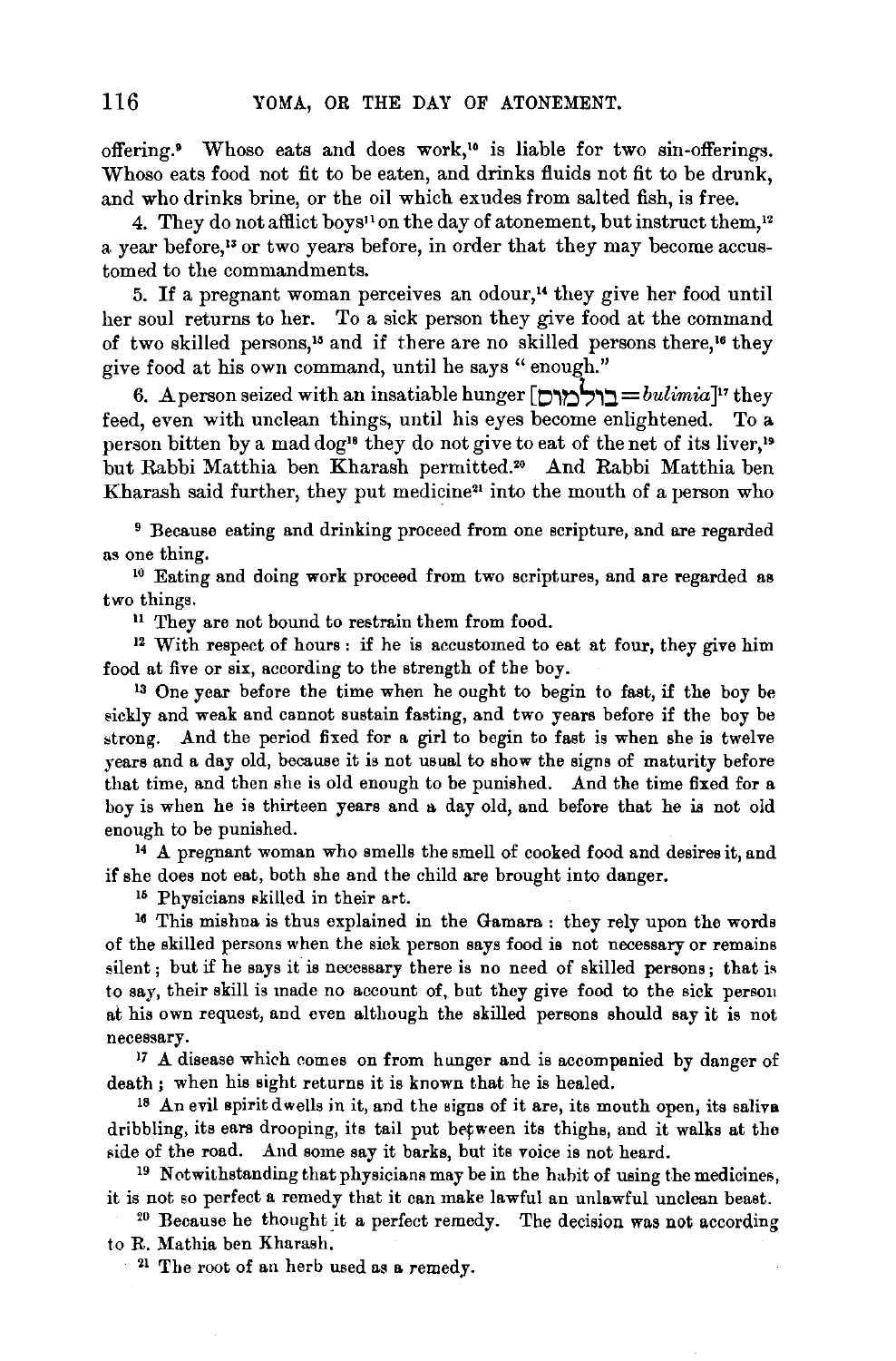suffers in his throat,<sup>22</sup> on the Sabbath, because his life is in danger, and every danger to life annuls the Sabbath.23

7. If a wall fall upon a person and there is a doubt whether he be there .or not there, doubt whether he be alive or dead, doubt whether he be an idolator or an Israelite, they open to him the heap,<sup>24</sup> and if they find him alive they open to him,<sup>25</sup> if dead they leave him.<sup>26</sup>

8. A sin-offering and trespass-offering certainly make atonement." Death and the day of atonement make atonement with repentance. Repentance atones for smaller transgressions, whether of affirmative or prohibitive precepts,<sup>28</sup> and the graver transgressions it suspends until the day of atonement comes and atones.

!12 Who suffers in the teeth so that the gums begin to be consumed, and thence the disease proceeds to the palate and throat.<br><sup>23</sup> It is said " every " to show that if we are certain that he will not die on

that Sabbath, yet there is danger that if it is not done to him on that day he may die on the following Sabbath ; and that if it is considered that he ought to drink that medicine for eight days, and the first day is a Sabbath, we might think it right to delay until the evening, so as not to profane two Sabbaths on his account.

24 They dig into the heap and seek for him, and if they examine him as far as the nostrils, whether from above downwards, or from below upwards, and do not find breath in him; they know that he is dead, and open no farther upon him, as it is written (Gen. vii, 22) "all in whose nostrils was the breath of life."

 $25$  It is only necessary to say this, because they may see that it is not possible for him to live but for a short time, and then suddenly die, and it teaches that they open to him for the sake of that short period of life.

26 If dead they do not open upon him. This is to teach us that notwithstanding the words of him who said they may rescue a dead body in case of a conflagration, here it is admitted that they do not open upon him. For in the case of a conflagration they made it lawful to move the dead and carry him out, became if thou dost not permit that, the fire may come and extinguish him, for a man becomes confused in his mind on account of his dead. But here if thou dost not permit him to open the heap, what is there for him to do? For it would be forbidden by the law that one thing should be permitted lest he should do another.

*Zl* They make atonement with repentance, but the doctor does not mention this because it is certain when a man brings his sin-offering or trespass-offering that he has before repented, for if he is not penitent he would not bring an offering. " A trespass-offering," as the trespass of thefts or the trespass of unfaithfulness in sacred things.<br><sup>28</sup> Those negative precepts which can be reduced to affirmative ones arc

atoned for by penitence ; but negative precepts which are punishable by stripes penitence suspends, and the day of atonement expirtes them. The conclusion of the matter in the Gamara is, that if from pride he transgress an affirmative Precept or a negative precept which can be reduced to an affirmative one, or by inadvertence a negative precept punishable with stripes, and performs repentance, he does not move thence until they forgive him. And if from pride he transgress a negative precept punishable with" stripes, repentance suspends and